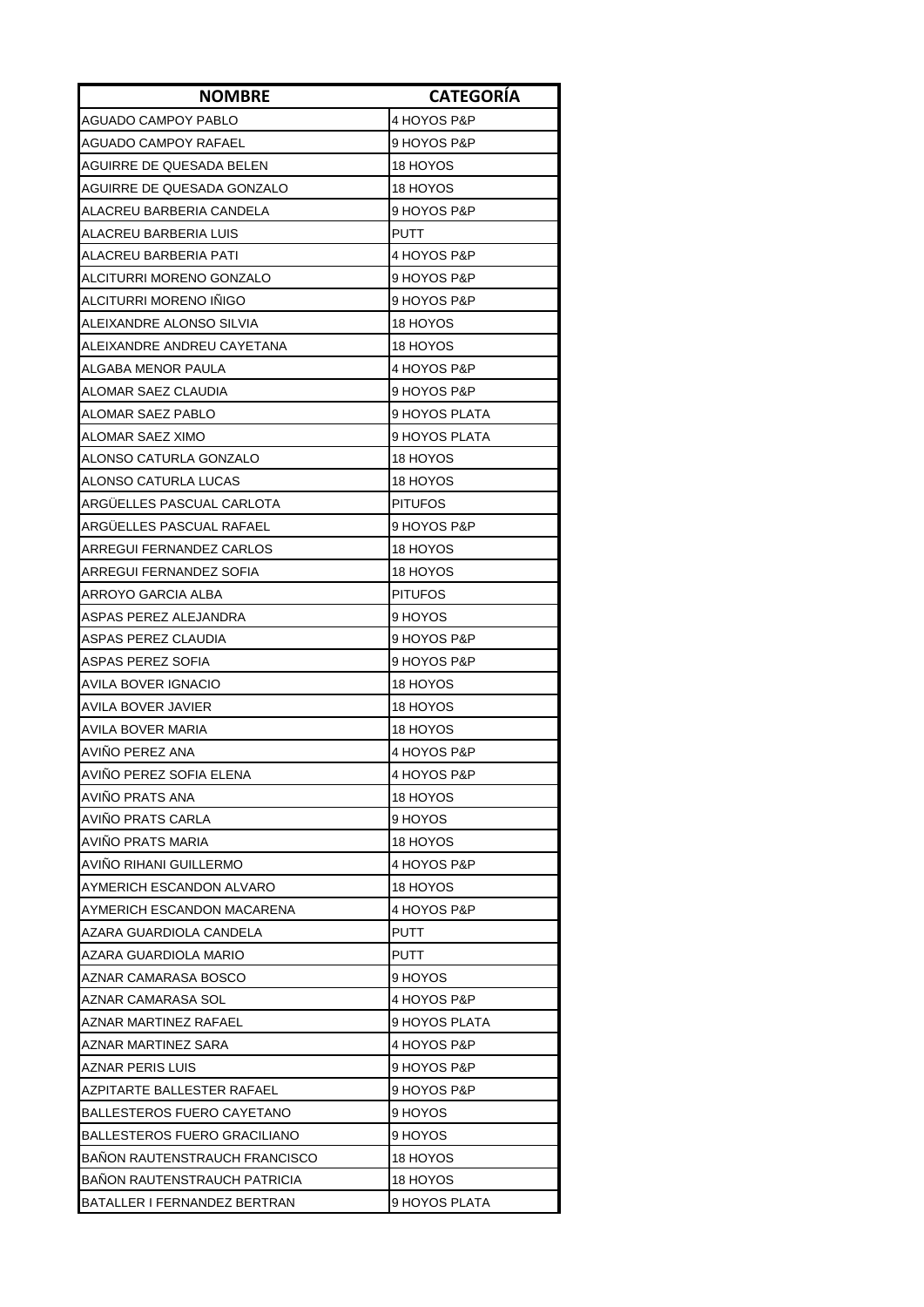| <b>BAVIERA NOGUERA ROBERTO</b> | PUTT           |
|--------------------------------|----------------|
| BELLOCH SILLA PAULA            | 18 HOYOS       |
| BELTRAN SANCHEZ JUAN           | PUTT           |
| BELTRAN SANCHEZ RICARDO        | PUTT           |
| BELZUNCE FERRANDIS CRISTINA    | 9 HOYOS PLATA  |
| BELZUNCE FERRANDIS MARTA       | 4 HOYOS P&P    |
| BETORET DE SALAZAR ALMA        | 18 HOYOS       |
| BETORET DE SALAZAR EDGAR       | 18 HOYOS       |
| BETORET DE SALAZAR PEDRO       | 18 HOYOS       |
| BEUTEL AROCA BLANCA            | 4 HOYOS P&P    |
| BEUTEL AROCA CARLOS            | 9 HOYOS P&P    |
| BLAT SERRA CRISTINA            | 18 HOYOS       |
| BLAT SERRA LUISA               | 18 HOYOS       |
| BLAZQUEZ CASANOVA JACOBO       | 18 HOYOS       |
| BLAZQUEZ CASANOVA NURIA        | 18 HOYOS       |
| BORTOS GEVORKYAN EMMA          | 18 HOYOS       |
| BORTOS GEVORKYAN SOFIA         | 9 HOYOS PLATA  |
| BOSCH LABARTA FERNANDO         | 9 HOYOS PLATA  |
| BOSCH LABARTA IRENE            | 18 HOYOS       |
| <b>BRAND SASTRE JOHAN</b>      | 4 HOYOS P&P    |
| BRANET EVA                     | 9 HOYOS PLATA  |
| CABALLER CATIRU SOFIA          | 18 HOYOS       |
| CABEDO ROIG JUAN               | 4 HOYOS P&P    |
| CABEDO ROIG MANUELA            | PUTT           |
| CABRERA FERNANDEZ ENRIQUE      | 9 HOYOS        |
|                                |                |
| CALATAYUD ROMERO ANA           | 9 HOYOS PLATA  |
| CALATAYUD ROMERO CARLOS        | 9 HOYOS P&P    |
| CALATAYUD ROMERO ELISA         | 9 HOYOS        |
| CALATRAVA MARTINEZ-C. ADRIANA  | 9 HOYOS        |
| CALATRAVA MARTINEZ-C. BELTRAN  | 18 HOYOS       |
| CALATRAVA MARTINEZ-C. CAYETANA | 18 HOYOS       |
| CALERO ZARRANZ JOSE LUIS       | 18 HOYOS       |
| CALERO ZARRANZ SOFIA           | 9 HOYOS PLATA  |
| CAMPOS SANTOLAYA ISABEL        | <b>PUTT</b>    |
| CANIZARES LLORCA SOFIA         | 18 HOYOS       |
| CARPI PEREZ JOAQUIN            | 18 HOYOS       |
| CARRAU PEREZ MARTIN            | <b>PITUFOS</b> |
| CARRILLO CHARLOTTE             | PUTT           |
| CARRION MARTINEZ ALEJANDRO     | 9 HOYOS PLATA  |
| CARRION MARTINEZ DANIELA       | 18 HOYOS       |
| CASANOVA CAMACHO ANDRES        | 9 HOYOS        |
| CASANOVA CAMACHO MARTA         | 9 HOYOS P&P    |
| CASANUEVA SELVA ALVARO         | 18 HOYOS       |
| CASANUEVA SELVA SOL            | PUTT           |
| CASTELAN PLAZA ALBERTO         | PUTT           |
| CASTELAN PLAZA MARIA           | PUTT           |
| CASTELLANO BERMEJO IGNACIO     | PUTT           |
| CASTELLANO VILLA JUAN BAUTISTA | 9 HOYOS P&P    |
| CASTELLANO VILLA JIMENA        | <b>PUTT</b>    |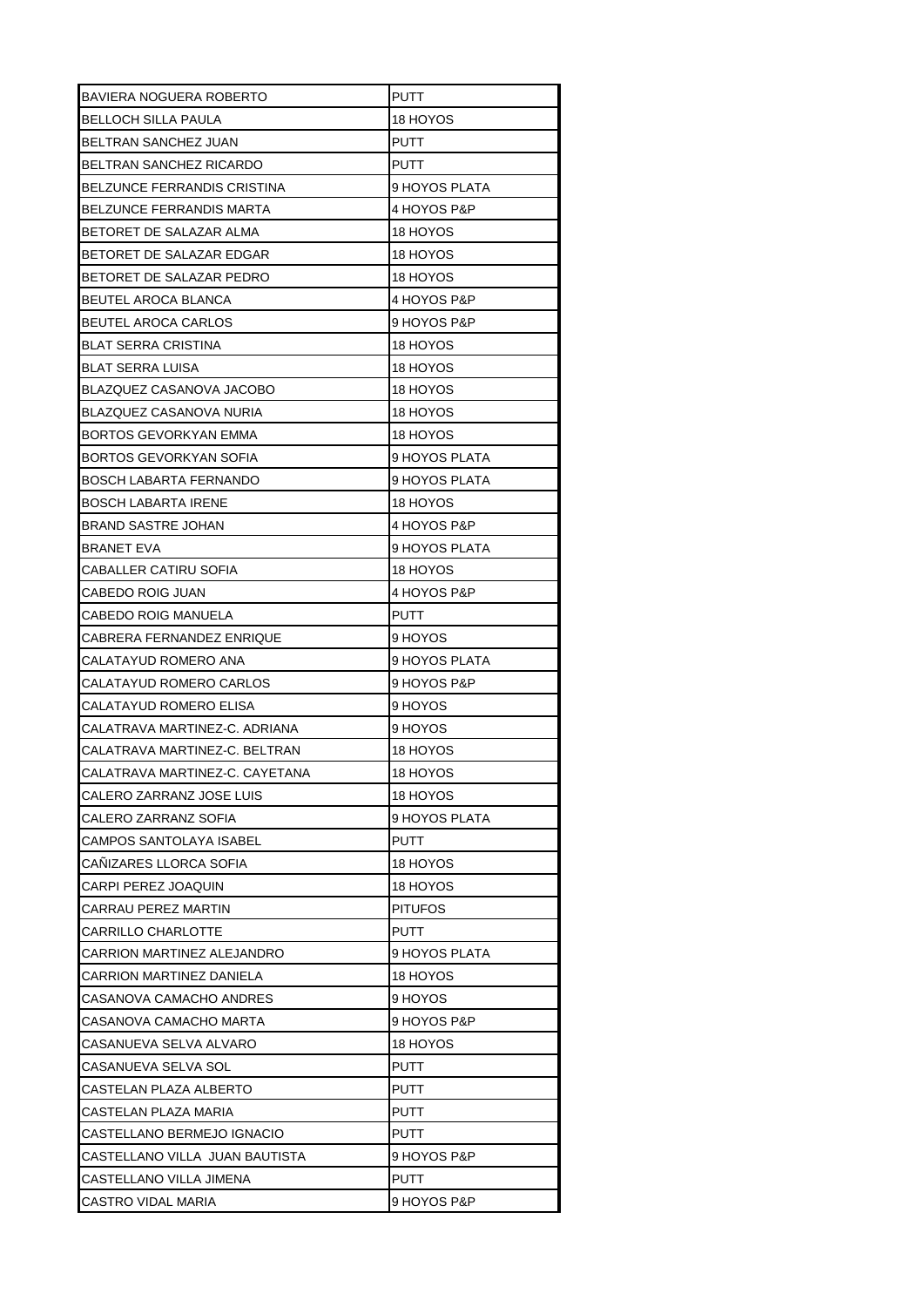| CASTRO VIDAL PATRICIA            | 9 HOYOS PLATA  |
|----------------------------------|----------------|
| CATALAN DE PEDRO MARTA           | 9 HOYOS        |
| CATURLA BROSETA PAULA            | 4 HOYOS P&P    |
| CATURLA BROSETA ROCIO            | 18 HOYOS       |
| CATURLA QUINZA EDUARDO           | 9 HOYOS        |
| CATURLA QUINZA LUCIA             | 9 HOYOS        |
| CERVANTES MARTIN LORETO          | 18 HOYOS       |
| CERVERO GOMEZ-TORRES FERNANDO    | 9 HOYOS PLATA  |
| CERVERO GOMEZ-TORRES QUICO       | 9 HOYOS PLATA  |
| CHEONG LISA                      | 18 HOYOS       |
| CHEONG TEO                       | 18 HOYOS       |
| CHILLIDA COCERA ALEXANDRA        | 9 HOYOS PLATA  |
| CHILLIDA COCERA ARTURO           | 9 HOYOS        |
| CORELL NAVARRO MARIA EUGENIA     | 9 HOYOS PLATA  |
| CORELL NAVARRO MARIA VICTORIA    | 9 HOYOS PLATA  |
| CORTINA GONZALBEZ FREDDY         | 9 HOYOS PLATA  |
| CORTINA GONZALBEZ MARU           | 4 HOYOS PLATA  |
| CRIADO IRANZO JACOBO             | 9 HOYOS PLATA  |
| CRIADO IRANZO JOSE IGNACIO       | 9 HOYOS PLATA  |
| CUNAT MINGUEZ ALVARO             | 9 HOYOS P&P    |
| CUNAT MINGUEZ JUAN LUIS          | 9 HOYOS P&P    |
| DE LA CONCEPCION QUILEZ IGNACIO  | 18 HOYOS       |
| DE LA CONCEPCION QUILEZ JORGE    | 18 HOYOS       |
| DE LA CONCEPCION QUILEZ JOSE     | 18 HOYOS       |
| DE MIGUEL ANDRES JULIO           | 18 HOYOS       |
| DE MIGUEL ANDRES PABLO           | 18 HOYOS       |
| DE MIGUEL ANDRES SOFIA           | 4 HOYOS P&P    |
| DE MIGUEL NOGUERA CARMEN         | 4 HOYOS P&P    |
| DE MIGUEL NOGUERA JAVIER         | 9 HOYOS P&P    |
| DE MIGUEL PEREZ-JORGE LUIS       | PUTT           |
| DE QUESADA PAREJO CARLOS AYRTON  | 9 HOYOS PLATA  |
| DE QUESADA PAREJO CARMEN ROBERTA | 9 HOYOS P&P    |
| DE SALES SANCHIS PEREZ MARIA     | 9 HOYOS P&P    |
| DE WIT TRENOR IGNACIO            | 18 HOYOS       |
| DE WIT TRENOR MENCIA             | 9 HOYOS P&P    |
| DEL CAMPO FERRANDO CARLA         | 4 HOYOS P&P    |
| DEL CAMPO FERRANDO JULIA         | 9 HOYOS P&P    |
| DEL RIO CASTILLO DANIEL          | 9 HOYOS PLATA  |
| DEL RIO CASTILLOO PAULA          | <b>PITUFOS</b> |
| DELAS BLASCO GONZALO             | 9 HOYOS        |
| DELGADO GOMIS LEOPOLDO           | 9 HOYOS        |
| DOLZ HERNANDEZ CARLOTA           | 9 HOYOS PLATA  |
| ECHEVARRIA OLMEDO JAVIER         | 9 HOYOS        |
| ECHEVARRIA OLMEDO NICOLAS        | 9 HOYOS        |
| ESCANDON FERRER FEDERICO         | 9 HOYOS P&P    |
| ESCANDON FERRER GONZALO          | 9 HOYOS PLATA  |
| ESCANDON FERRER IRENE            | <b>PITUFOS</b> |
| ESCCUDER PERALES ANA             | <b>PUTT</b>    |
| <b>ESCRIBANO CUNAT JAVIER</b>    | 18 HOYOS       |
| ESCRIVA ALCAYDE JORGE            | 18 HOYOS       |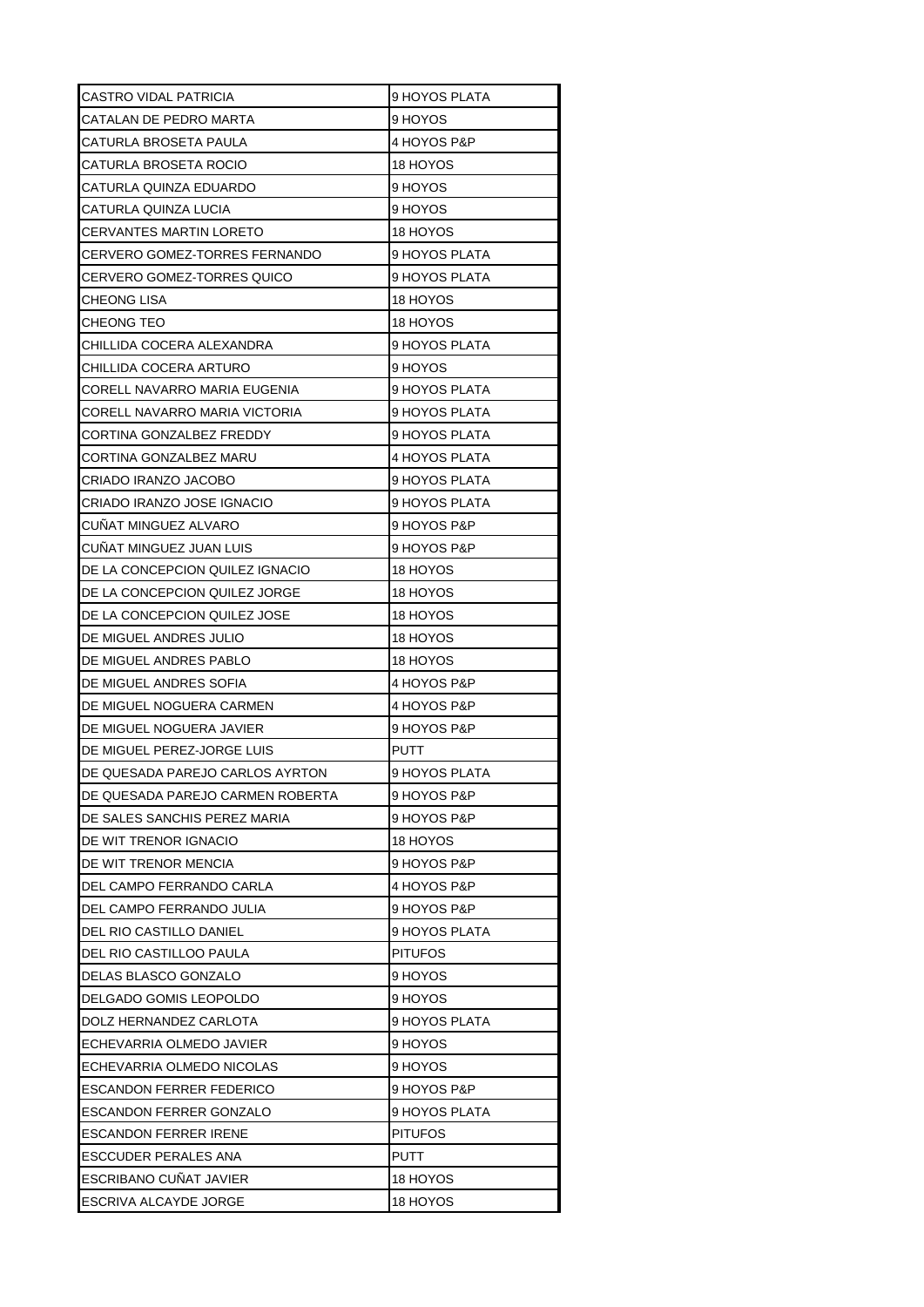| ESCRIVA ALCAYDE PABLO                 | 18 HOYOS       |
|---------------------------------------|----------------|
| ESCUDER PERALES PABLO                 | PUTT           |
| ESTRADA SANTOS ALEJANDRA              | 4 HOYOS P&P    |
| ESTURI GRANADOS ALEJANDRA             | 18 HOYOS       |
| ESTURI GRANADOS RAFAEL                | 18 HOYOS       |
| FERNANDEZ DE CORDOBA INES             | 18 HOYOS       |
| FERNANDEZ DE CORDOBA MARTINEZ ALFREDO | 9 HOYOS PLATA  |
| FERRER ROMERO MARIA                   | 4 HOYOS P&P    |
| FERRER ROMERO PALOMA                  | 4 HOYOS P&P    |
| FERRER SANTAMARIA LUCIA               | 9 HOYOS P&P    |
| FERRER SANTAMARIA MAURO               | 9 HOYOS PLATA  |
| FERRER TALENS MIGUEL                  | PUTT           |
| FLORES CATALA BORJA                   | <b>PITUFOS</b> |
| FLORES CATALA MANUELA                 | 4 HOYOS P&P    |
| <b>FUERTES BURDEOS MARTIN</b>         | 9 HOYOS        |
| FUERTES BURDEOS MAXIMO                | 9 HOYOS        |
| FUERTES BURDEOS MIGUEL                | 18 HOYOS       |
| GADEA FEBRER PABLO                    | 4 HOYOS P&P    |
| GARCIA BASSO CARLOTA                  | PUTT           |
| GARCIA BASSO JULIA                    | <b>PITUFOS</b> |
| GARCIA DE PAREDES GOMIS CARLOTA       | 9 HOYOS P&P    |
| GARCIA DE PAREDES GOMIS CLAUDIA       | 9 HOYOS P&P    |
| GARCIA GUTIERREZ ANA                  | 9 HOYOS P&P    |
| GARCIA GUTIERREZ PABLO                | 9 HOYOS PLATA  |
| GARCIA OLLEROS JAIME                  | 9 HOYOS        |
| GARCIA OLLEROS JOSE MANUEL            | 18 HOYOS       |
| GARCIA OLLEROS MARIA                  | 18 HOYOS       |
| GARCIA PEREZ MARTINA                  | 4 HOYOS P&P    |
| GARCIA PEREZ RICARDO                  | PUTT           |
| <b>GARCIA PEREZ ROCIO</b>             | 4 HOYOS P&P    |
| <b>GARCIA TARAZONA CAYETANO</b>       | 9 HOYOS PLATA  |
| GARCIA-GAMON VIDAL ELENA              | 18 HOYOS       |
| GARCIA-GAMON VIDAL MANUEL             | 18 HOYOS       |
| GARCIA-GUZMAN RUIZ BLANCA             | 18 HOYOS       |
| GARCIA-GUZMAN RUIZ LOLA               | 18 HOYOS       |
| GARCIA-GUZMAN RUIZ MARTINA            | 18 HOYOS       |
| GARCIA-SALA ILZARBE FERNANDO          | 4 HOYOS P&P    |
| GARRIDO ATIENZA JAIME                 | <b>PUTT</b>    |
| GARRIDO ATIENZA JUANJO                | PUTT           |
| GIL VILLARROEL LUIS                   | 9 HOYOS        |
| GINER PAVIA ALONSO                    | 18 HOYOS       |
| GIRONES FERRERO GONZALO               | 18 HOYOS       |
| GOMEZ-FERRER ALBAMONTE DIEGO          | 9 HOYOS P&P    |
| GOMEZ-FERRER ALBAMONTE LUCIA          | 18 HOYOS       |
| GOMEZ-FERRER ALBAMONTE ROCIO          | 9 HOYOS        |
| GOMIS ALMAGRO ANA                     | 9 HOYOS PLATA  |
| GOMIS ALMAGRO SOL                     | 4 HOYOS P&P    |
| GOMIS CASTILLO CONCHITA               | 9 HOYOS P&P    |
| GOMIS CASTILLO ISABEL                 | 9 HOYOS P&P    |
| GONZALEZ AZPITARTE JAVIER             | 9 HOYOS P&P    |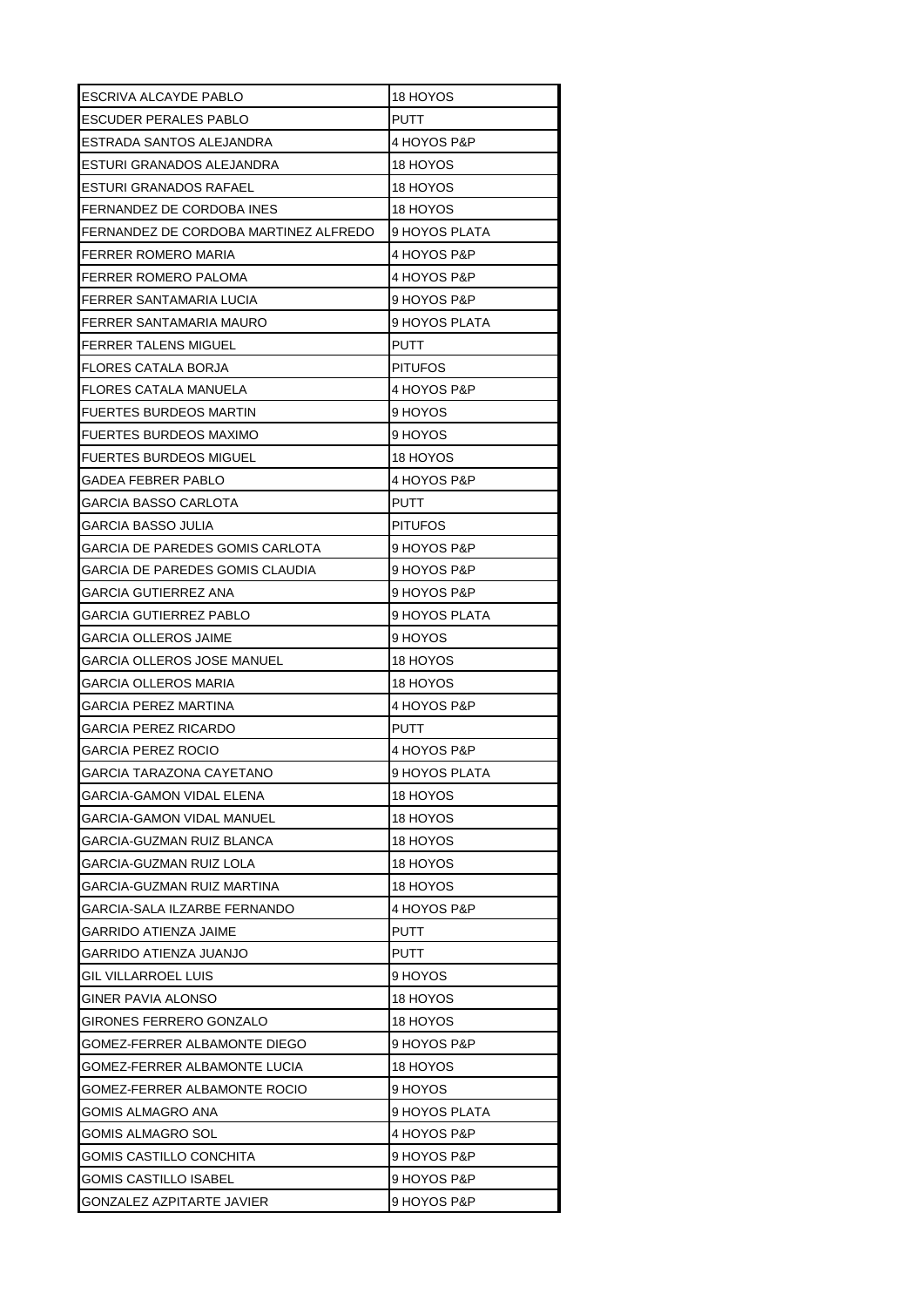| GUTIERREZ MARIÑO CRISTINA                             | 18 HOYOS       |
|-------------------------------------------------------|----------------|
| HERRAIZ LLOVELL LEONARDO                              | 9 HOYOS P&P    |
| <b>HERRAIZ LLOVELL NURIA</b>                          | 4 HOYOS P&P    |
| HERRERO BOVER JUAN                                    | 4 HOYOS P&P    |
| HERRERO BOVER PAULA                                   | PUTT           |
| HERVAS DIAZ PABLO                                     | 9 HOYOS P&P    |
| HOIJTINK ALVAREZ DE LARA MARK                         | 18 HOYOS       |
| HORNO BOVER ANA                                       | 9 HOYOS P&P    |
| HORNO BOVER JUAN                                      | 18 HOYOS       |
| HORNO BOVER RICARDO                                   | 18 HOYOS       |
| HUESO MARQUEZ LAURA                                   | 4 HOYOS P&P    |
| IIILUECA RODERO PABLO                                 | 18 HOYOS       |
| ILLUECA RODERO CARLOS                                 | 18 HOYOS       |
| IILLUECA RODERO GONZALO                               | 9 HOYOS        |
| ILZARBE BLASCO LUIS MARIA                             | 4 HOYOS P&P    |
| <b>ITUREN MORALES RAFA</b>                            | 9 HOYOS P&P    |
| ITUREN MORALES SOFIA                                  | <b>PITUFOS</b> |
| JANINI MAILLO JACOBO                                  | 18 HOYOS       |
| JANINI MAILLO RODRIGO                                 | 18 HOYOS       |
| JORGE MONCHO PABLO                                    | 9 HOYOS        |
| LAGUARDA BOVER PILAR                                  | <b>PITUFOS</b> |
| LAMANA SEGARRA MARIA                                  | 18 HOYOS       |
| LAZARO ESCANDON ALEJANDRO                             | 4 HOYOS P&P    |
| LEON CERVERA ALVARO                                   | 18 HOYOS       |
| ILERMA DOMENECH ESTRELLA                              | 18 HOYOS       |
| LERMA DOMENECH LUIS                                   | 18 HOYOS       |
|                                                       |                |
| LLADRO ALINO MARIA                                    | 9 HOYOS PLATA  |
| LLADRO ALIÑO MARTA                                    | <b>PITUFOS</b> |
| LLADRO ALIÑO VICENTE                                  | 9 HOYOS P&P    |
| ILLANSOL MARTINEZ FRANCESCA                           | 9 HOYOS        |
|                                                       | 18 HOYOS       |
| LLORCA SALINAS TOMAS                                  | 9 HOYOS        |
| LLORENS GUZMAN ALEJANDRA                              | 18 HOYOS       |
| LLORENS GUZMAN GEMA                                   | 4 HOYOS P&P    |
| LLORENS GUZMAN ROGELIO                                | 9 HOYOS P&P    |
| LLUNA MONZO EDUARDO                                   | 9 HOYOS P&P    |
| LLUNA MONZO JUAN                                      | <b>PITUFOS</b> |
| LOPEZ SANCHEZ MATEO                                   | PUTT           |
| <b>MACIAN OLMOS MARCOS</b>                            | 4 HOYOS P&P    |
| MALDONADO CARPI JOAQUIN                               | 18 HOYOS       |
| LLORCA SALINAS RODRIGO<br>MALDONADO DE MIGUEL ALFONSO | 18 HOYOS       |
| MALDONADO DE MIGUEL CARLOS                            | 18 HOYOS       |
| MALDONADO DE MIGUEL LUCIA                             | 18 HOYOS       |
| MALDONADO HERNANDEZ HUGO                              | 4 HOYOS P&P    |
| MALDONADO HERNANDEZ MIGUEL                            | 9 HOYOS P&P    |
| MALDONADO HERNANDEZ NATALIA                           | 9 HOYOS PLATA  |
| MARCOS CRIADO GONZALO                                 | 18 HOYOS       |
| <b>MARIN HERVAS BERTA</b>                             | <b>PUTT</b>    |
| MARSAL DE CRUELLS ALFONSO                             | 9 HOYOS        |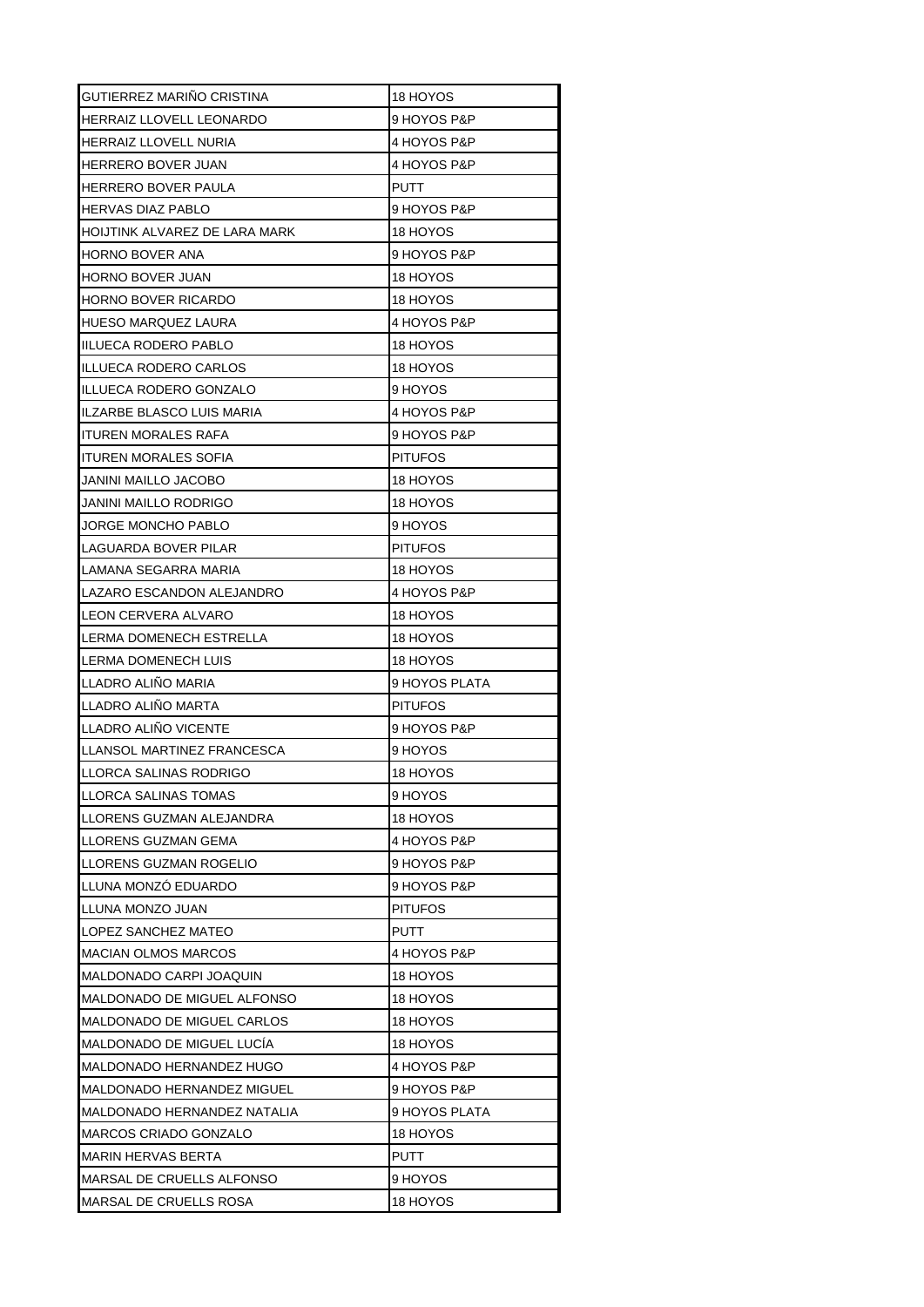| MARTINEZ GARZANDO CANDELA      | 4 HOYOS P&P    |
|--------------------------------|----------------|
| MARTINEZ GARZANDO PABLO        | 9 HOYOS PLATA  |
| MARTINEZ OSABA ALVARO          | 9 HOYOS PLATA  |
| MARTINEZ OSABA JAIME           | 9 HOYOS PLATA  |
| MARTINEZ ROUSSAT GABRIEL       | 9 HOYOS        |
| MARTINEZ SAPENA JORGE          | 4 HOYOS P&P    |
| MARTINEZ SELLES ALEJANDRO      | 18 HOYOS       |
| MARTINEZ VERGARA MARTINA       | <b>PUTT</b>    |
| MARTINEZ-CANALES GUILLEM DIEGO | 9 HOYOS PLATA  |
| MAS GIMENO HUGO                | 9 HOYOS PLATA  |
| MAS GIMENO MARTA               | 9 HOYOS PLATA  |
| MENERO HIGUERAS RAFAEL         | 9 HOYOS        |
| MENGOD NOGUERA ANA             | 9 HOYOS PLATA  |
| MENGOD NOGUERA SERGIO          | 9 HOYOS P&P    |
| MILLET AZNAR ANTON             | 9 HOYOS PLATA  |
| MILLET AZNAR CARLOTA           | 18 HOYOS       |
| MILLET LOPEZ-CERON CRISTINA    | 9 HOYOS        |
| MILLET LOPEZ-CERON JACOBO      | 18 HOYOS       |
| <b>MIR DIAZ IGNACIO</b>        | 9 HOYOS PLATA  |
| MORENO MUSTIENES ALVARO        | PUTT           |
| MORENO SALCEDO JAVIER          | PUTT           |
| MORENO SALCEDO PALOMA          | <b>PUTT</b>    |
| <b>MORODER CALDERON ELIAS</b>  | 9 HOYOS PLATA  |
| <b>MURCIANO LLOPIS JAVIER</b>  | 18 HOYOS       |
| <b>MURCIANO LLOPIS PABLO</b>   | 9 HOYOS PLATA  |
| NADAL CASANOVA CARMEN          | 9 HOYOS P&P    |
| NADAL CASANOVA SOFIA           | 18 HOYOS       |
| NAVARRO FAYOS RICARDO          | 18 HOYOS       |
| NAVARRO MORALES SILVINO        | 9 HOYOS P&P    |
| NOGUERA DEL PORTILLO CARLA     | 9 HOYOS PLATA  |
| NOGUERA DEL PORTILLO JULIA     | 9 HOYOS PLATA  |
| OBIOL MOLLA MARTA              | 18 HOYOS       |
| OLIVARES SELVA CARMEN          | PUTT           |
| OLIVARES SELVA MARTA           | 9 HOYOS P&P    |
| PARSHOTAM JESWANI AARAV        | 9 HOYOS P&P    |
| PASCUAL RAVELLO ALVARO         | 9 HOYOS        |
| PASCUAL RAVELLO CARLOS         | 9 HOYOS        |
| PASTOR CABRELLES ANAYARA       | 4 HOYOS P&P    |
| PASTOR CABRELLES CARLOTA       | 4 HOYOS P&P    |
| PASTOR CERVERA NACHO           | 9 HOYOS PLATA  |
| PASTOR RIPOLL HELENA           | 18 HOYOS       |
| PASTOR RIPOLL JAVIER           | 18 HOYOS       |
| PECHUAN MARIN EUGENIA          | 9 HOYOS        |
| PEIRO NAVARRO FRANCISCO        | 9 HOYOS P&P    |
| PENA ROMERO JAVIER             | 9 HOYOS        |
| PEREZ GRANELL CARLOS           | <b>PITUFOS</b> |
| PEREZ GRANELL LUIS             | 4 HOYOS P&P    |
| PEREZ MONTORO CARLETO          | 9 HOYOS        |
| PEREZ-MARSA MILLET CARLOS      | 18 HOYOS       |
| PEREZ-MARSA MILLET LOURDES     | 9 HOYOS PLATA  |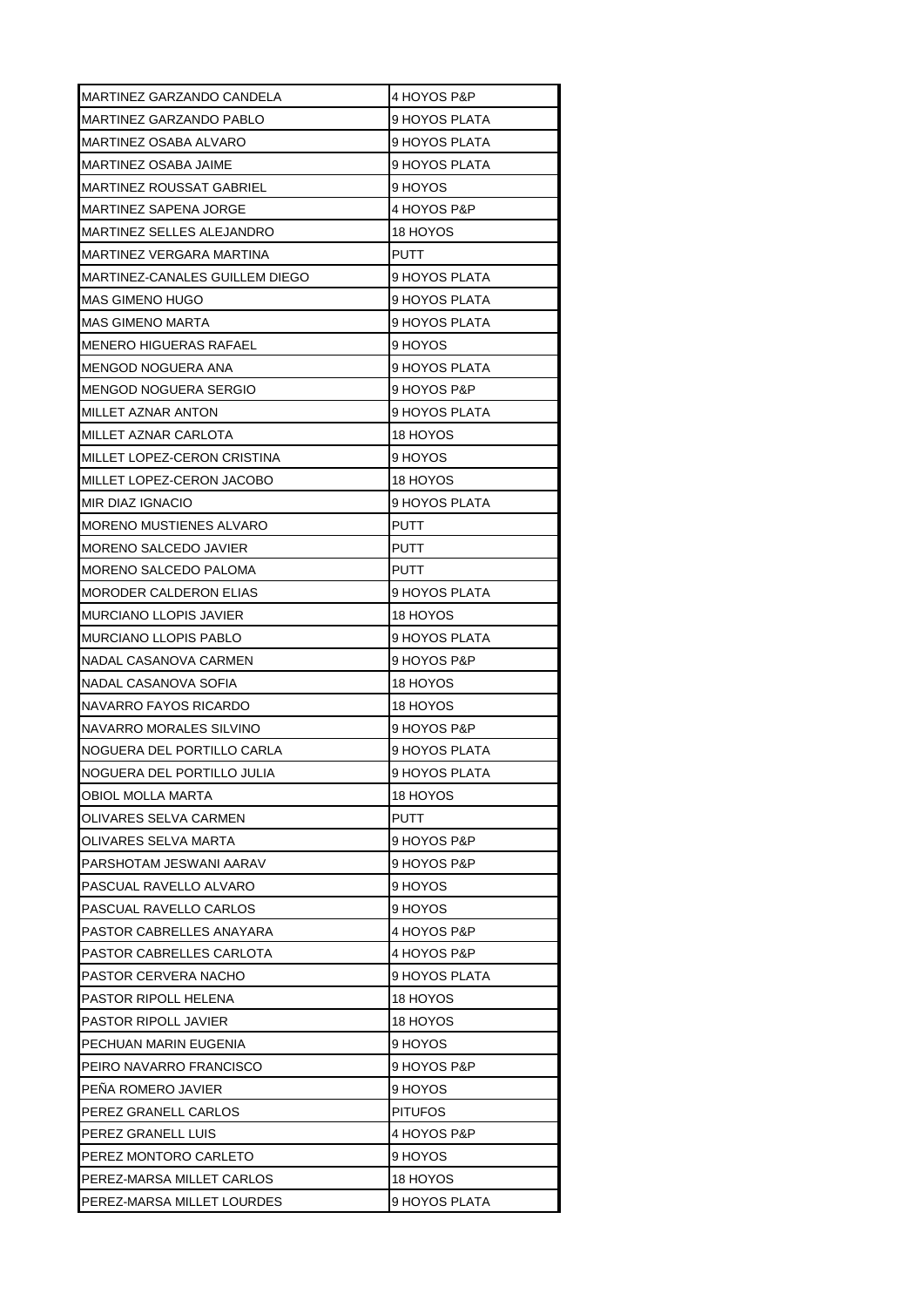| PEREZ-MARSA MILLET LUIS        | 18 HOYOS       |
|--------------------------------|----------------|
| PEREZ-MARSA TRAMOYERES ENRIQUE | 9 HOYOS P&P    |
| PEREZ-MARSA TRAMOYERES MARIA   | 9 HOYOS P&P    |
| PERIS CASAÑ BLANCA             | 9 HOYOS PLATA  |
| PERRIN SANCHO JOSE             | 9 HOYOS PLATA  |
| PERRIN SANCHO MARTA            | 18 HOYOS       |
| PERRIN SANCHO YAGO             | 9 HOYOS PLATA  |
| PORCAR CASTILLO JAVIER         | 4 HOYOS P&P    |
| PORCAR CASTILLO VICTORIA       | 9 HOYOS P&P    |
| PRIETO GARCÉS CLAUDIA          | 9 HOYOS P&P    |
| RAGA MARTI ELENA               | PUTT           |
| RENOVELL DE TORRES INES        | 9 HOYOS P&P    |
| RENOVELL DE TORRES PABLO       | 9 HOYOS P&P    |
| RENOVELL DE TORRES SIXTO       | 9 HOYOS        |
| RIBELLES BELTRAN JAVIER        | 18 HOYOS       |
| RIBERA EL ASRI OSCAR ANAS      | 18 HOYOS       |
| RICO MONSERRAT JOSE LUIS       | 9 HOYOS        |
| RIOS PRAT ANA                  | 9 HOYOS        |
| <b>RIOS PRAT JAIME</b>         | 9 HOYOS        |
| RIOS PRAT JOAQUIN              | 18 HOYOS       |
| ROBLES FONTANA ENRIQUE         | 9 HOYOS        |
| ROBLES FONTANA INES            | 18 HOYOS       |
| ROBLES FONTANA LIDA            | 18 HOYOS       |
| RODRIGO GINER BLANCA           | 4 HOYOS P&P    |
| RODRIGO GINER ELIA             | 9 HOYOS P&P    |
| RODRIGO GINER MAR              | 4 HOYOS P&P    |
| RODRIGUEZ CHICOTE JOSE         | 18 HOYOS       |
| ROIG GARCIA ALEJANDRO          | 18 HOYOS       |
| ROMERA VILLARROEL PAULA        | PUTT           |
| ROMERO ALONSO FRANCISCO        | 9 HOYOS        |
| ROMERO BALLESTEROS BORJA       | PUTT           |
| ROMERO BALLESTEROS CLARA       | 4 HOYOS P&P    |
| ROMEU DE VICENTE ALEJANDRA     | 4 HOYOS P&P    |
| ROMEU DE VICENTE RODRIGO       | 9 HOYOS        |
| RUBIO LLOMBART BEATRIZ         | 18 HOYOS       |
| RUBIO LLOMBART PATRICIA        | 18 HOYOS       |
| <b>RUBIO RAMON FRANCISCO</b>   | 9 HOYOS        |
| RUBIO RAMON MATEO              | 18 HOYOS       |
| RUIZ MONTERO LOLA              | <b>PITUFOS</b> |
| RUIZ MONTERO ROCIO             | 4 HOYOS P&P    |
| SALCEDO TOUZA JOSE MARIA       | 9 HOYOS PLATA  |
| SALVADOR GARCIA GERARDO        | 9 HOYOS P&P    |
| SALVADOR GARCIA SOFIA          | 4 HOYOS P&P    |
| SAN ESTEBAN BALLESTER TERESA   | 9 HOYOS PLATA  |
| SANCHEZ SELVA CLAUDIA          | 9 HOYOS PLATA  |
| SANCHEZ SELVA EUGENIA          | 18 HOYOS       |
| SANCHEZ SIRBU FERNANDO DAVID   | 9 HOYOS P&P    |
| SANCHEZ SIRBU MATEO            | <b>PITUFOS</b> |
| SANCHIS DEL CAMPO RICARDO      | 9 HOYOS PLATA  |
| SANCHIS PEREZ ALEJANDRA        | 9 HOYOS P&P    |